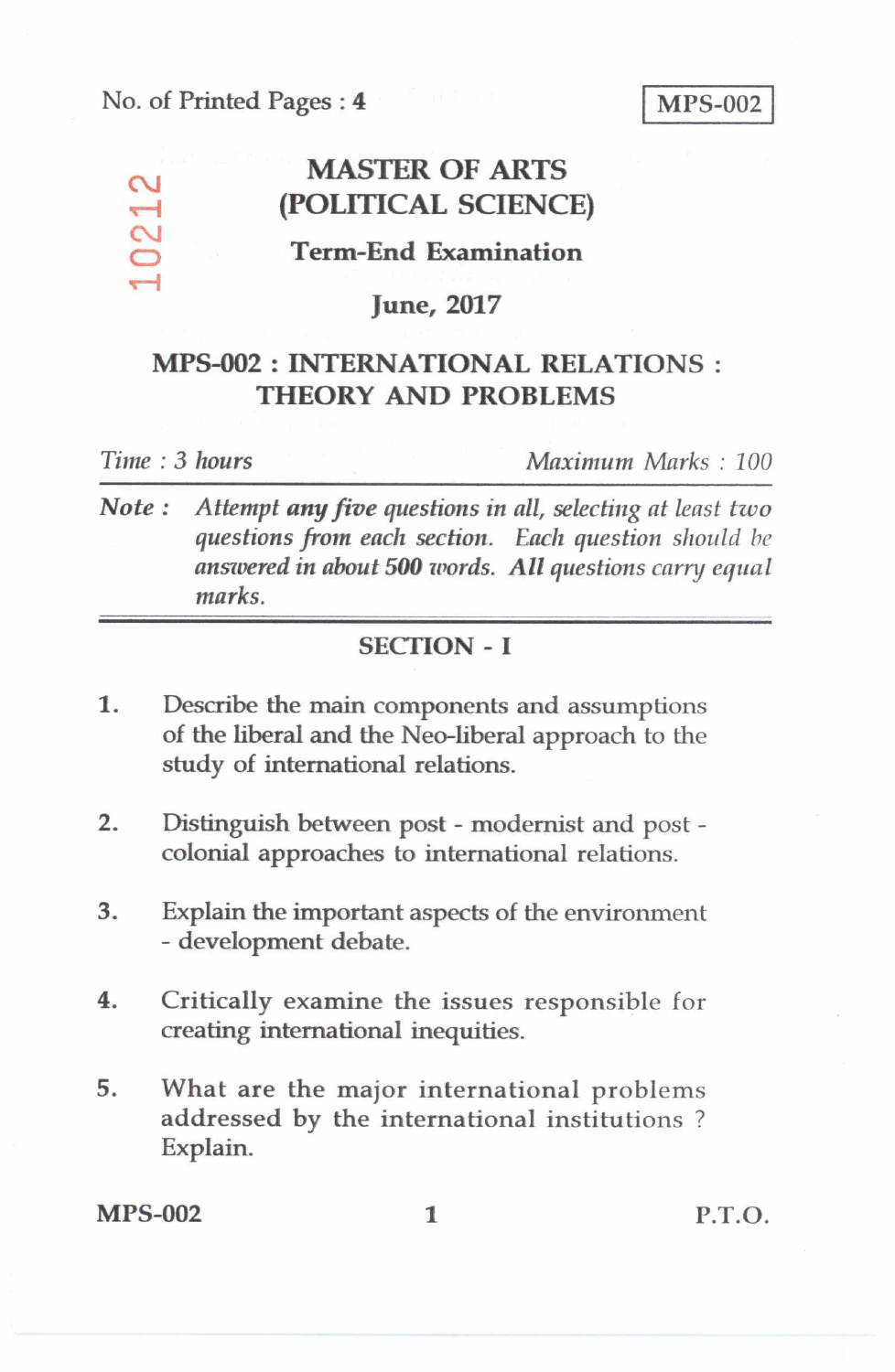#### **SECTION - II**

- 6. Discuss the various types of international interventions.
- 7. Explain how science and technology have given rise to international dependency.
- 8. Write an essay on dimensions of human security in the international system.
- 9. Evaluate the role of TNCs in violating the rights of women, children and indigenous people.
- 10. Write short notes on the following :
	- (a) Resurgence of ethnic identities;
	- (b) Difference between refugees and IDPs.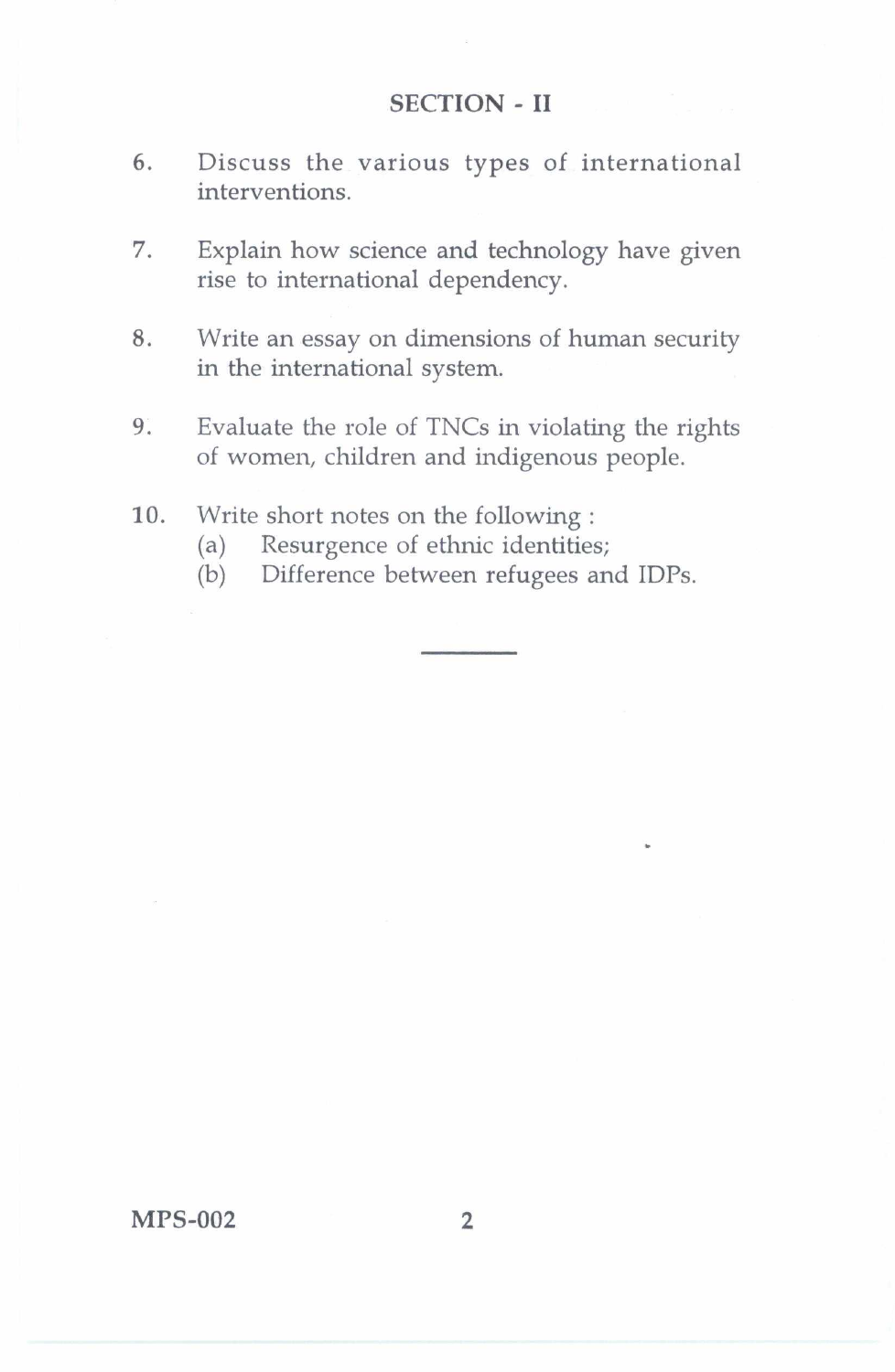एम.पी.एस.-002

# स्नातकोत्तर उपाधि कार्यक्रम ( राजनीति शास्त्र ) सत्रांत परीक्षा

# जून, 2017

# एम.पी.एस.-002: अंतर्राष्ट्रीय सम्बन्ध: सिद्धांत और समस्याएँ

समय: 3 घण्टे

अधिकतम अंक : 100

नोट : कुल **पाँच** प्रश्नों के उत्तर दें, प्रत्येक अनुभाग में से कम से कम दो प्रश्न चुनते हुये। प्रत्येक प्रश्न का उत्तर लगभग 500 शब्दों में दें। सभी प्रश्नों के अंक समान हैं।

# अनुभाग- I

- अंतर्राष्ट्रीय सम्बंधों के अध्ययन के उदारवादी और नव–उदारवादी 1. दृष्टिकोणों के मुख्य तत्वों और कल्पनाओं का वर्णन करें।
- अंतर्राष्ट्रीय सम्बंधों के उत्तर-आधुनिकतावादी और उत्तर- $2.$ उपनिवेशिक दृष्टिकोणों के मध्य विभेद कीजिये।
- पर्यावरण विकास विवाद के महत्त्वपूर्ण आयामों की व्याख्या  $3.$ करें।
- अंतर्राष्ट्रीय असमानताओं के जिम्मेदार मुद्दों का आलोचनात्मक 4. परीक्षण करें।
- अंतर्राष्ट्रीय संस्थायें किन प्रमुख अंतर्राष्ट्रीय समस्याओं पर ध्यान 5. देती हैं ? व्याख्या करें।

**MPS-002** 

P.T.O.